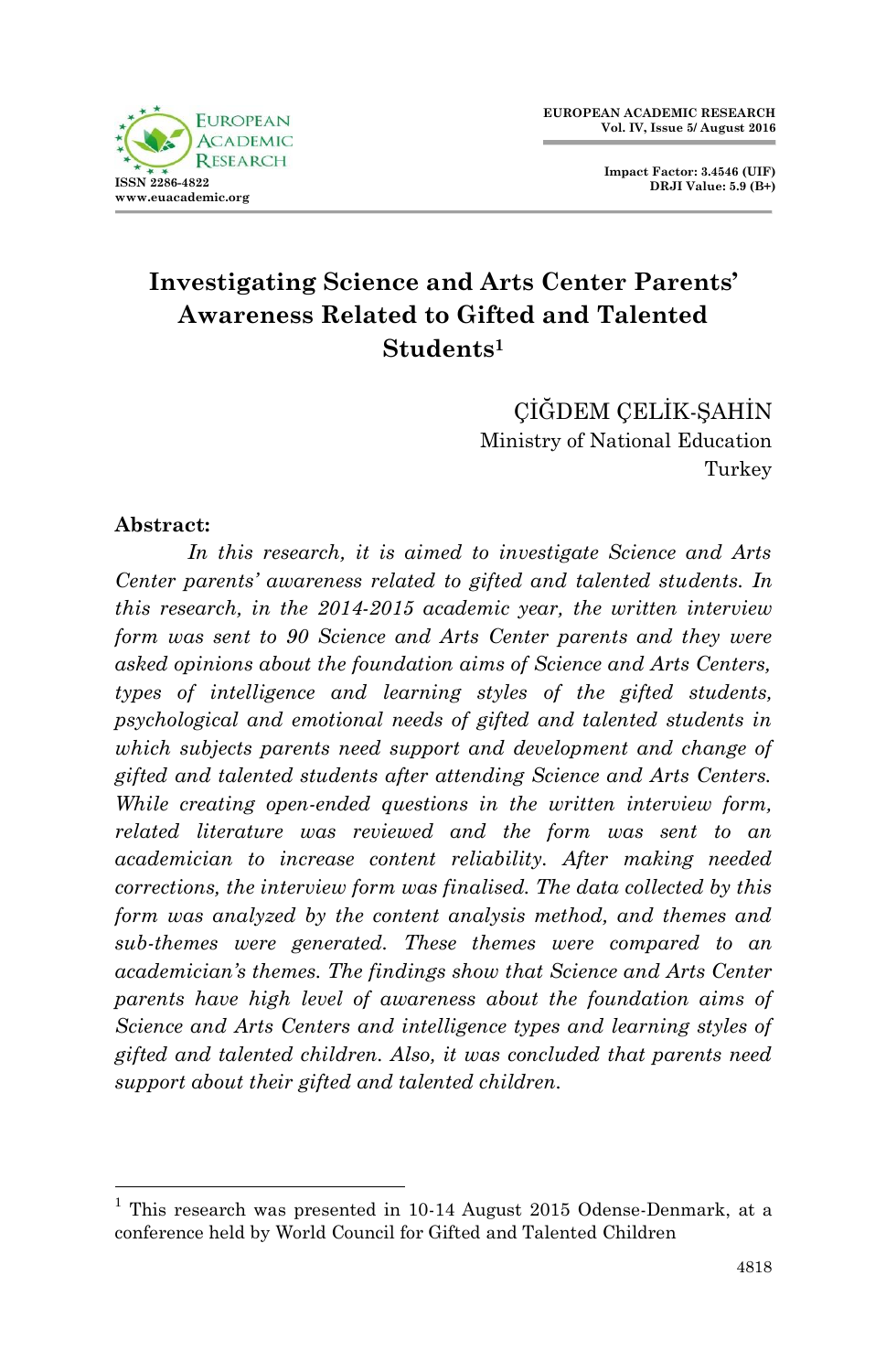**Key words:** parents" opinions, awareness, gifted, talented, science and arts centers

# **INTRODUCTION**

In Turkey, the formally accepted definition of gifted and talented person is as follows: "a person who demonstrates higher performance than the peers in the field of intelligence, creativity, arts, sports, leadership capacity and in special academic fields (MEB, 2009). When examining the theoretical approaches toward defining giftedness, the common emphasis about the gifted people is on the physical, mentally, socially differentiation from normal individuals." (Akarsu, 2004: 12). Renzulli reported that gifted individuals had three elements such as having an ability above normal, a high level of commitment to the task and high level of creativity (Alkan, 2013).

These students have also been found to be more persistent in areas of interest, display developmentallyadvanced memory skills and exhibit superior information processing skills relative to their non-gifted peers (VanTassel-Baska, 2003). Nevertheless, it is important to recognise that these students are not a homogeneous group and that their characteristics, abilities and needs are individualistic and varied amongst these students (Davis & Rimm, 2010; Harris & Hemmings, 2008).

Identification of gifted and talented students is closely related to the qualifications of the teachers. The parents have responsibility to observe, follow and be in collaboration with the teachers to direct and nominate correctly, for realization of this responsibility, parents awareness and knowledge level are significant. The parents should take the liability of raising their children. This responsibility gets double up when the parents have gifted and talented children, because, different features of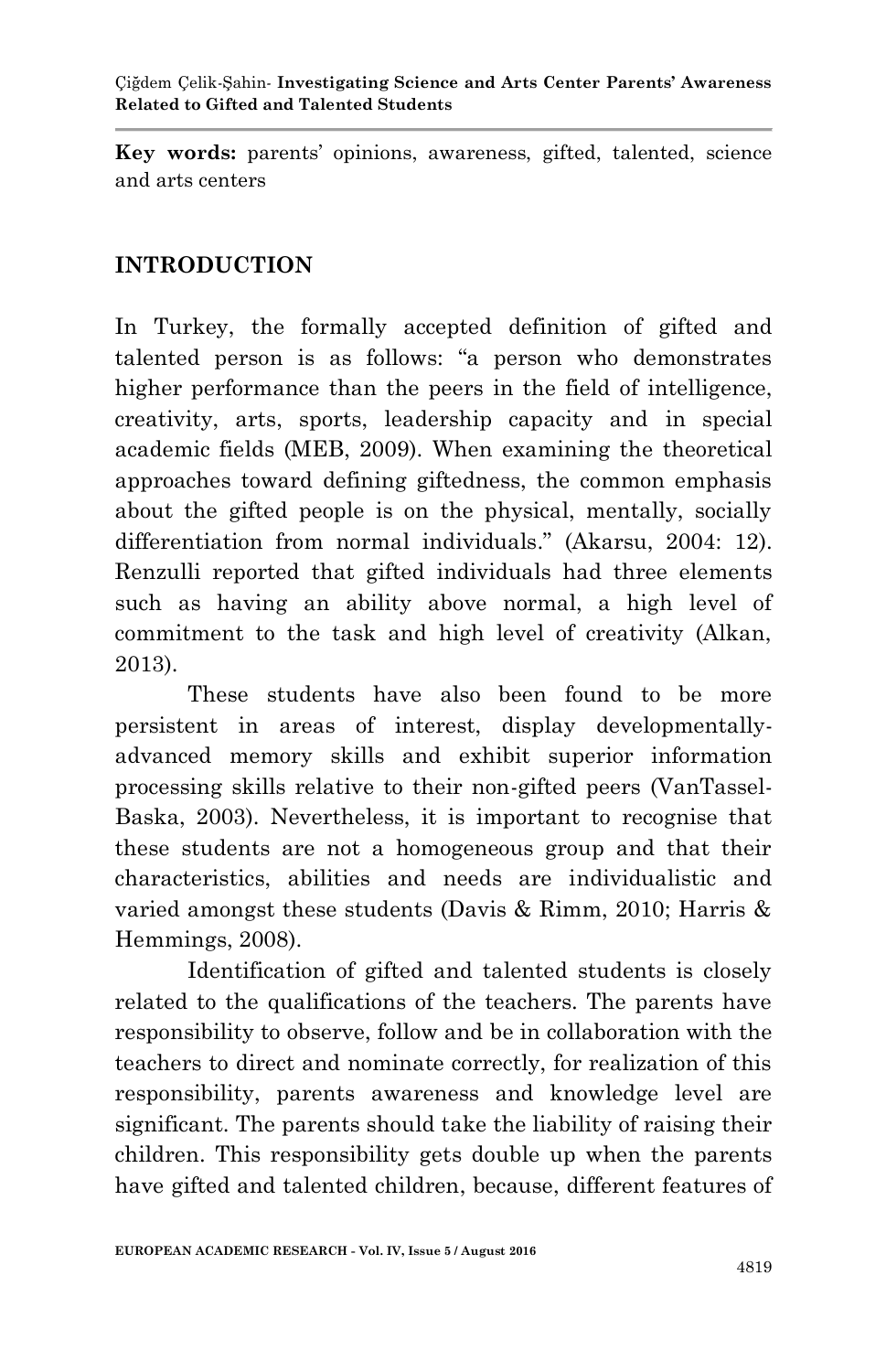these special children have make the parents" approaches and attitudes different.

The gifted and talented individuals have superior characteristics than %98 of their peers, meaning that %2 of the citizens who form the basis of the society have the characteristics of the giftedness. For this reason, noticing gifted and talented children at early ages and raising them in the environment that are suitable for their talents are crucial (Levent, 2008:67). Gifted students pay more attention to mental operations because of their high level of intelligence and, consequently, their cognitive individual awareness is also higher (Narimani and Mousazadeh, 2010).

According to the declaration of child rights, the activities or actions which are related to the children conducted by governments, charities, families, administrative authorities, legislative bodies, the basic thought should be the interests of the child. The legislative regulations should be aware of the children"s needs and regard the family and the environment of the child as a whole and make the quality investment (UNICEF, 2004).

The primary partners of the identified gifted and talented children" parents are the school principals and teachers. The parents should be in collaboration and harmony with the schools and teachers to serve the education according to the needs. It is significant of the parents to know and research the legal definitions in regulations and the opportunities (Levent, 2011: 98). Awareness is related to the happenings at the moment, not in the past. The individual is alive with all five sense organs to the environment and the people (Acar, 2004:9). Families have great responsibilities at this issue. They should carefully observe their children, follow their kids and share the slightest differences that they notice on their children with their teachers and experts if necessary. During the early childhood, the cognitive development of the gifted children depends on the experiences that they get in their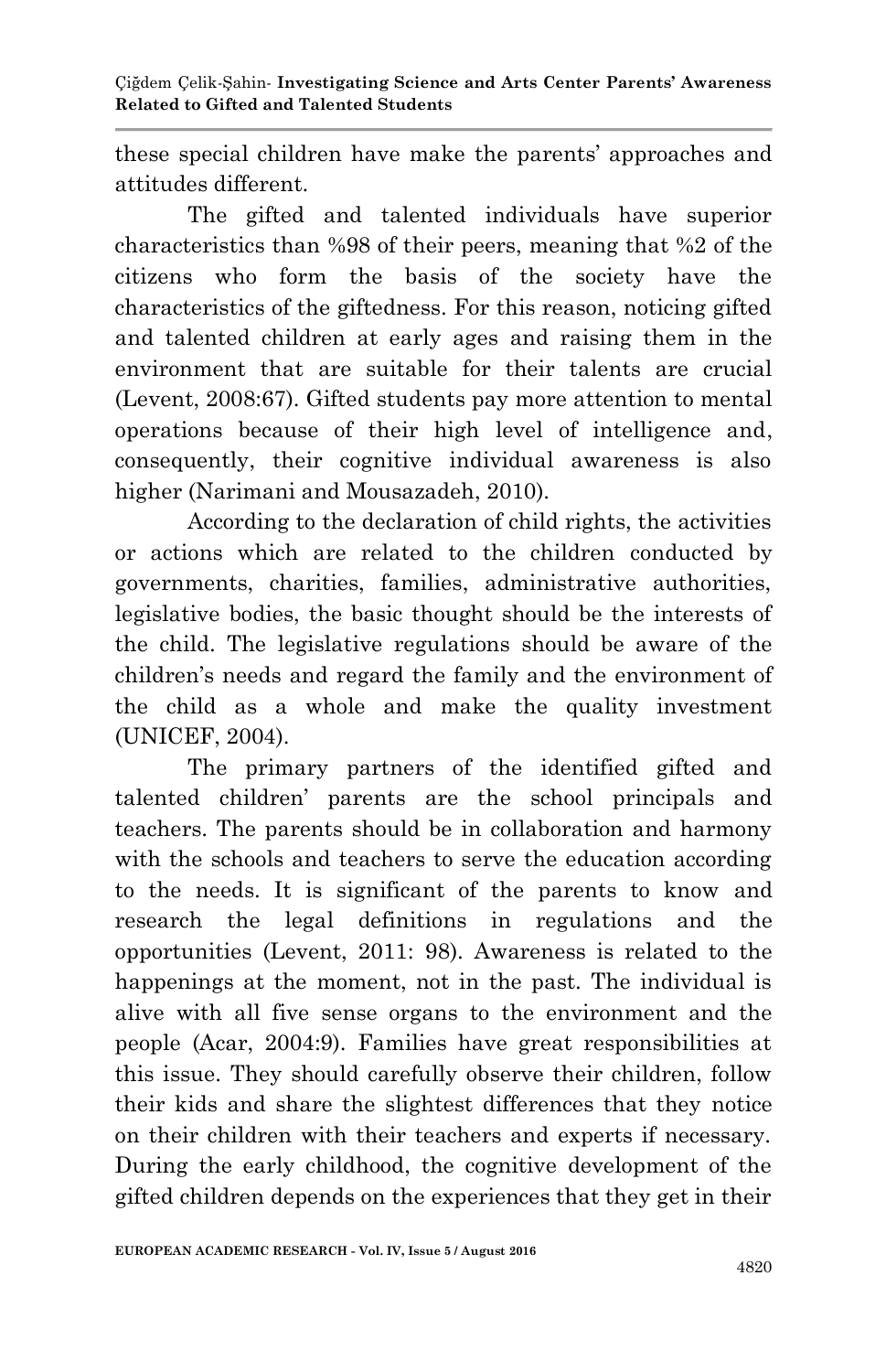families. From this perspective, the awareness of the families who have a gifted child regarding gifted children's features and needs peculiar to these features facilitate the developments of the children (Özbay, 2013).

The families of the gifted and talented children should know about the features, needs, development levels, attainments to be able to provide them with a better future. In addition to this, parents should be in cooperation with the Science and Arts Centers managers, teachers and counsellors. The Science and Arts Center managers sometimes inform the parents about what is being done in these centers and how to show approach to the problems. This situation provides the starting point for organising informative seminars and providing support requested by the parents.

# **THE AIM OF THE STUDY**

The aim of this research is to investigate the awareness level of the Science and Arts Center parents. In order to reach this aim, the following questions were answered:

- 1) What are the demographic features of the parents who participated in this research?
- 2) What is the parents" knowledge level about the foundation aims of the Science and Arts Centers?
- 3) What do you know about the learning styles and intelligence types of your gifted and talented child?
- 4) What are gifted and talented students doing at the Science and Arts Centers with the difference of their schools?
- 5) What are the psychological and emotional needs of your gifted and talented child?
- 6) As a parent of gifted and talented child, at what points do you need support?
- 7) What changes do you observe after your child"s attending the Science and Arts Centers?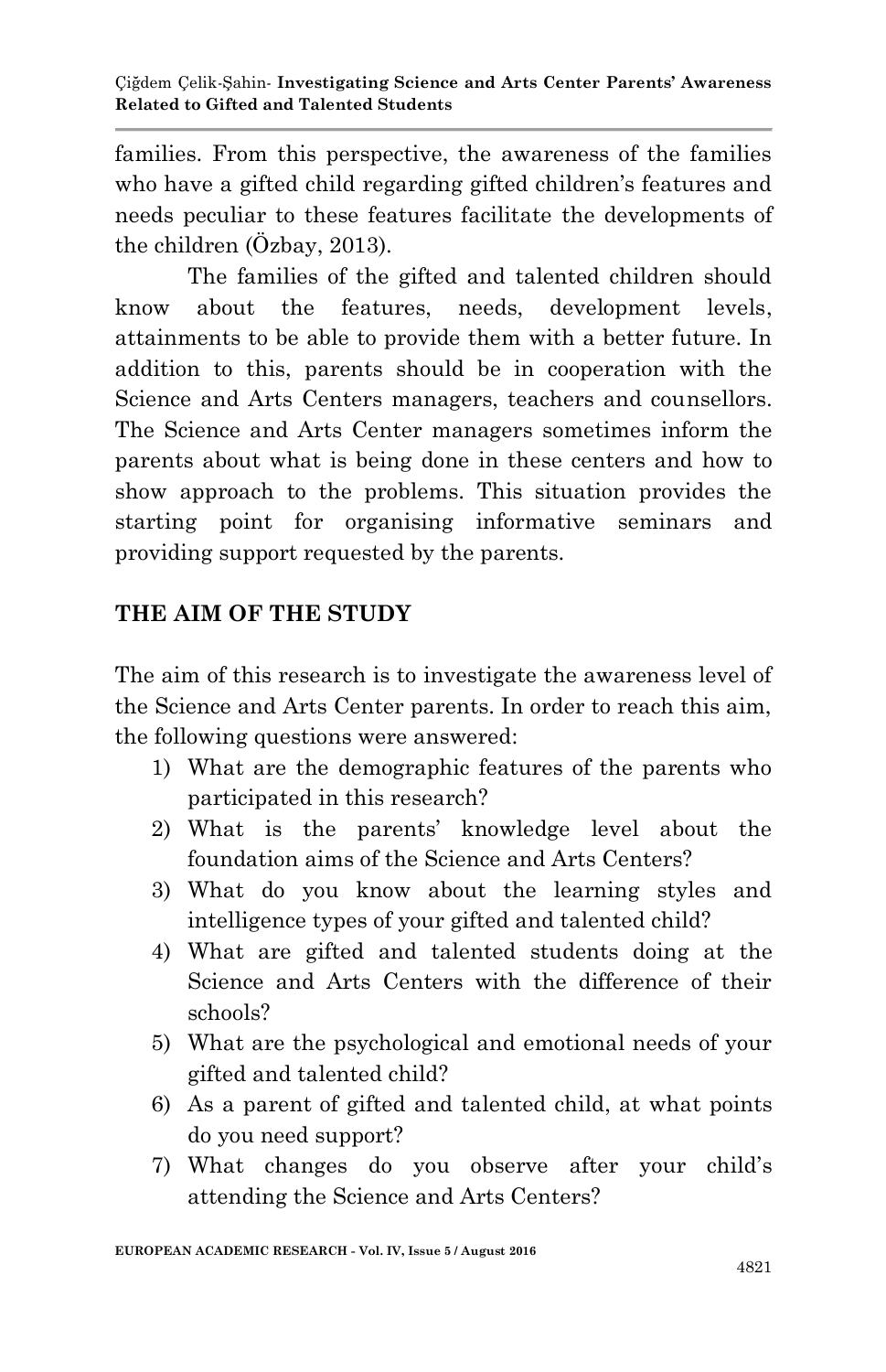8) What attainments have been expected after the graduation from the Science and Arts Centers? Do you think that the activities intended to achieve these attainments are carried out?

### **METHODOLOGY**

This research has been conducted in qualitative approach. In order to find out the awareness level of the Science and Arts Center parents, content analysis which is one of the qualitative methods was used.

### **Study Group**

The parents of gifted and talented students who attend the Science and Arts Centers in the 2014-2015 academic year constituted the study group. Homogeneous sampling method which is one of the purposeful sampling methods was used in this research. Purposeful sampling method enables in depth studies which is thought to be a rich seam of information

In this sense, purposeful sampling methods are useful to discover the events and phonemenon (Patton, 1987). Homogeneous sampling model is to constitute the sample from homogenous subgroup or situation in population (Büyüköztürk, 2012, s. 71).

### **The features of the study group**

The demographic features of the study group are given in Table 1.

|                          |                   | Number<br>(N) | Percentage<br>(%) |  |
|--------------------------|-------------------|---------------|-------------------|--|
| Mother's Education Level | Primary-Secondary |               | 15,56             |  |
|                          | High school       | 14            | 31,11             |  |
|                          | University        | 22            | 48,89             |  |
|                          | Master's degree   | 2             | 4,44              |  |
|                          | Total             | 45            | 100               |  |

#### **Table 1: The demographic features of the parents**

**EUROPEAN ACADEMIC RESEARCH - Vol. IV, Issue 5 / August 2016**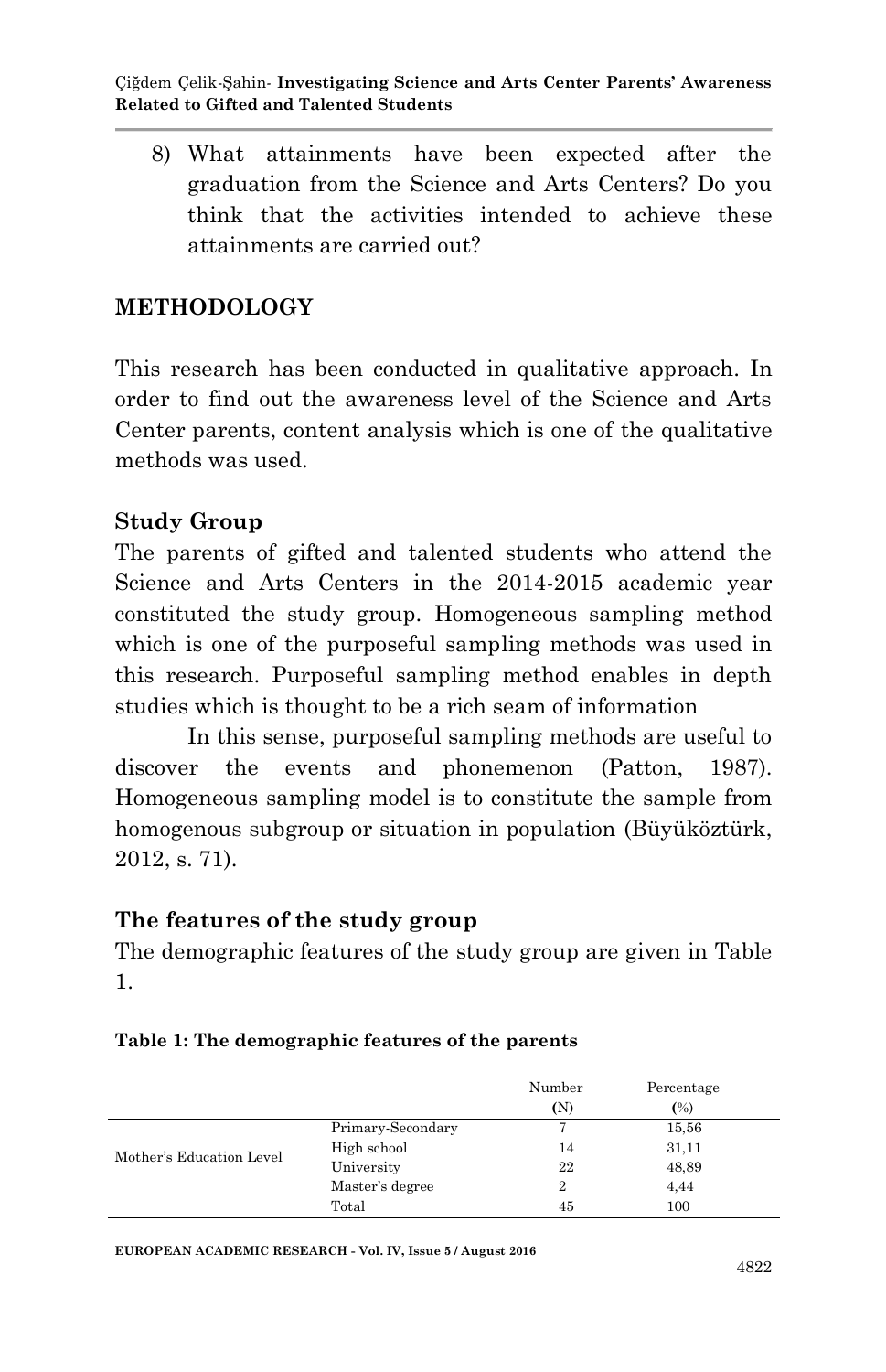| Father's Education Level | Primary-Secondary | 5              | 11,11 |  |
|--------------------------|-------------------|----------------|-------|--|
|                          | High school       | 15             | 33,33 |  |
|                          | University        | 23             | 51,11 |  |
|                          | Master's degree   | $\overline{2}$ | 4,44  |  |
|                          | Total             | 45             | 100   |  |
| Salary (TL)              | 100-750           | 3              | 33,33 |  |
|                          | 751-2000          | 25             | 28,74 |  |
|                          | 2001-3500         | 32             | 36,78 |  |
|                          | 3501-5000         | 21             | 24,14 |  |
|                          | 5000 and above    | 9              | 10,34 |  |
|                          | Total             | 90             | 100   |  |

Çiğdem Çelik-ġahin*-* **Investigating Science and Arts Center Parents' Awareness Related to Gifted and Talented Students**

Table 1 above shows that 7 mothers graduated from primary and secondary schools, 14 mothers from high schools, 22 mothers from university and 2 from master's degree. 5 fathers graduated from primary-secondary school, 15 from high school, 23 from university and 2 from master's degree. Of the families in the sample, 3 have salaries between 100-750 TL, 25 between 751-2000, 32 between 2001-3500 TL, 21 between 3501-5000 TL, 9 above 5000 TL.

# **Data Collection Tools**

There were two data collection tools: The first one includes the demographic information about the participants and the second one includes open ended questions to find out the awareness level of The Science and Arts Center parents. "Parents" Awareness Form" prepared by the researcher for the parents of the gifted children was used for this study. "Parents" Awareness Form" is composed of 8 open ended questions. The questions were prepared by the researcher via literaure scanning. For validity of the view form, in the direction of the view of an expert some changes were made and the forms were finalized. For the understandability of the data collection tools, the pilot implementation was done, and one Turkish teacher's opinions were asked about the final version of the tools.

### **Data Analysis**

The data obtained during the research were analized by the content analysis method. The content analysis method is an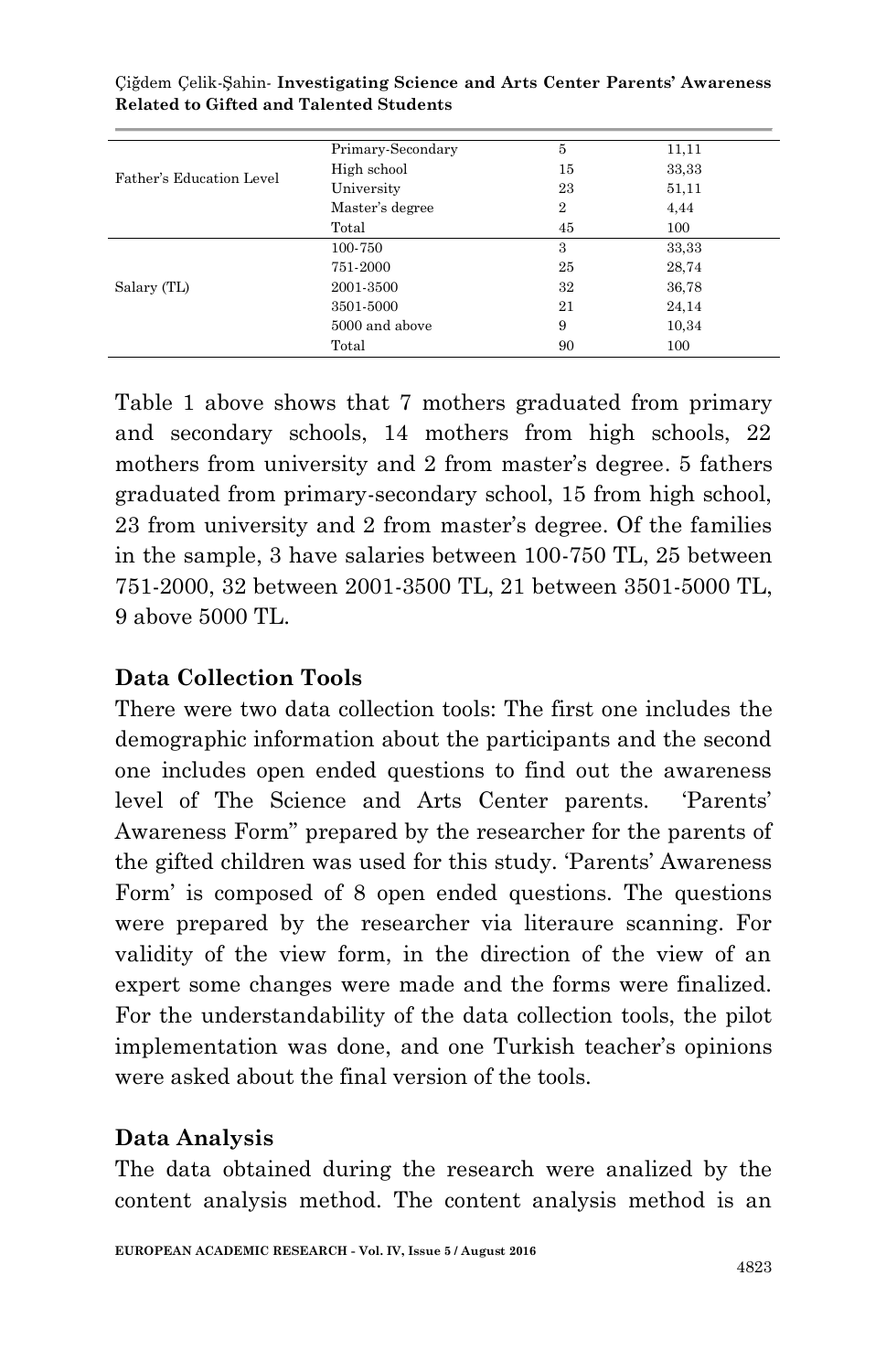approach which enables verbal, written and other materials to be analized objectively and sistematically (Tavsancil and Aslan, 2001). While analyzing the data, a coding process was carried out by the researcher in the direction of the idea of an expert. In the coding process, the reliability of the view form was calculated by the method of double coding of Miles and Huberman (1994). Firstly, the answers of the parents were coded by the researcher.

The content analysis method is a methodological tool and technique as a whole and usually based on deduction. It can be evaluated as an effort to comment under control (Bilgin 2003: 157). The process of the participant parents" replies for the questions on the form is to gather the similar replies together. So that, the replies in the similar content were coded. For ensuring internal validity, the obtained data and comments were shared with participants and specialists. For ensuring external validity, a detailed description was performed. By examining the consistency, internal reliability was ensured and by verification, the external reliability was ensured.

# **RESULTS**

The results and the comments based on these results are presented in this part. The parents express different opinions on the foundation aims of the Science and Arts Centers. According to the parents, the foundation aims of these centers are; to identify the talents at early ages, educate the children in accordance with their interests and talents, provide the gifted and talented students with the opportunity of activities, raise analytical and universal thinking individuals, raise healthy and conscious generation, direct to do scientific research. But, two parents expressed that they have no idea of the foundation aims of the Science and Arts Centers.

The aims of the Science and Arts Centers are to provide the gifted and talented students to be aware of and develop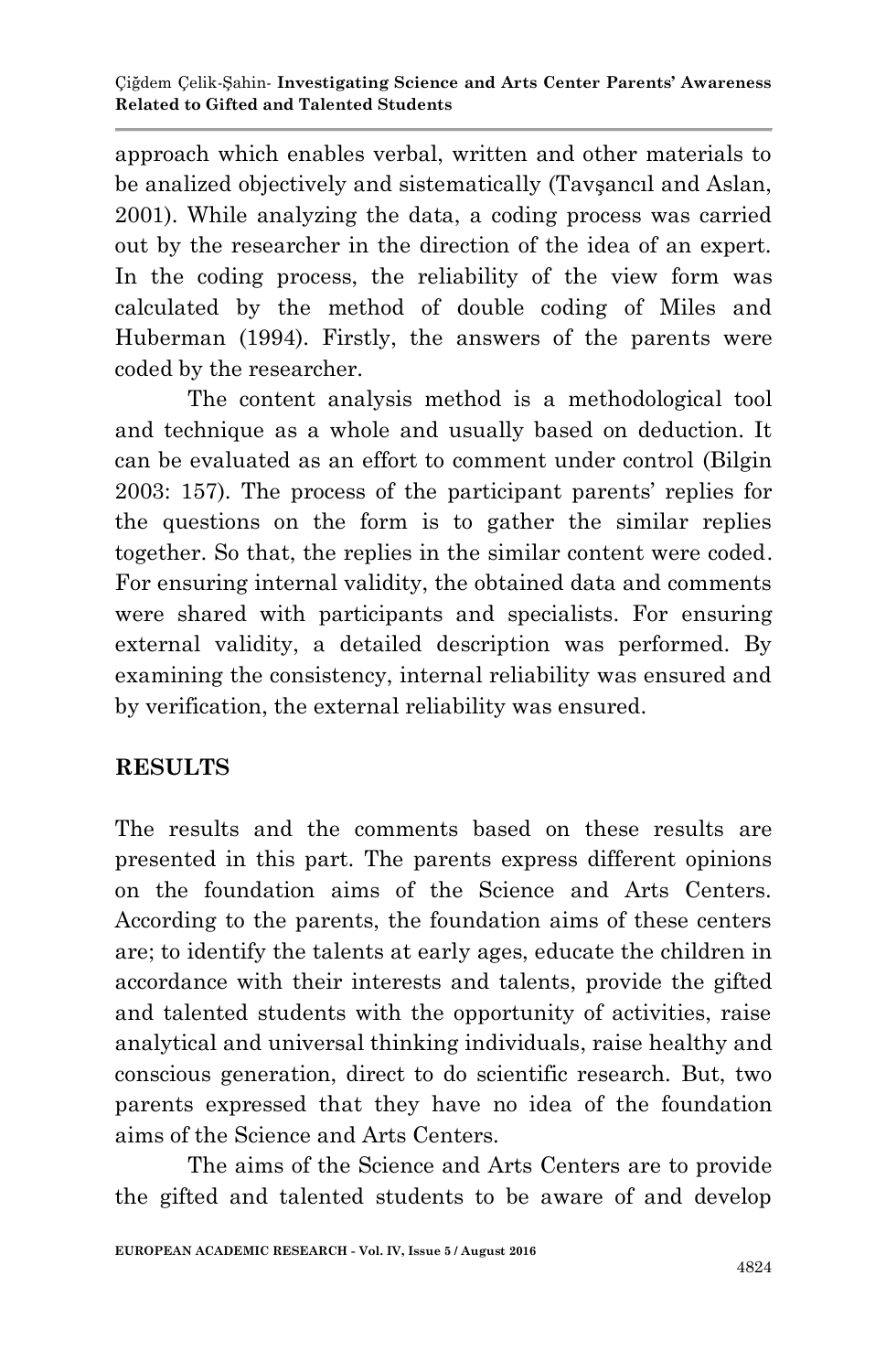their capacity and talents. The other aims are to register the gifted and talented students, to choose the principals and teachers and provide professional opportunities for them. In this regard, it can be interpreted that most of the parents have sufficient knowledge and awareness.

Most of the participant parents are aware of the learning styles and intelligence types of the gifted and talented students. But, twenty parents express that they have no idea about the learning styles and intelligence types. Besides, none of the parents define naturalistic intelligence among their answers.

The participant parents, although they accurately define the names of the intelligence types, are all aware of the intelligence types of their children. For example, "he likes group work (social intelligence), "she likes individual work" (intrapersonal intelligence), "he likes numbers and symbols" (mathematical intelligence).

Most of the participants agree on the effectiveness of the instructional program and opportunities. In Science and Arts Centers, the activities such as learning by researching, preparing projects, supporting the learning, learning by practising, arst and musical activities, higher level thinking activities, activities which support the students" horizons and self confidence are different from the ones in general education. Besides, there are writing books, information for daily life, entertaining education, laboratory studies, activities for social development, interests and abilities in the Science and Arts Centers. The parents are aware of the privileged education, physical equipments and differences in the Science and Arts Centers.

But, three parents explained that they are not conscious of and informed about educational activities in the Science and Arts Centers. One parent stated the activities are undistinguished from the general education. One parent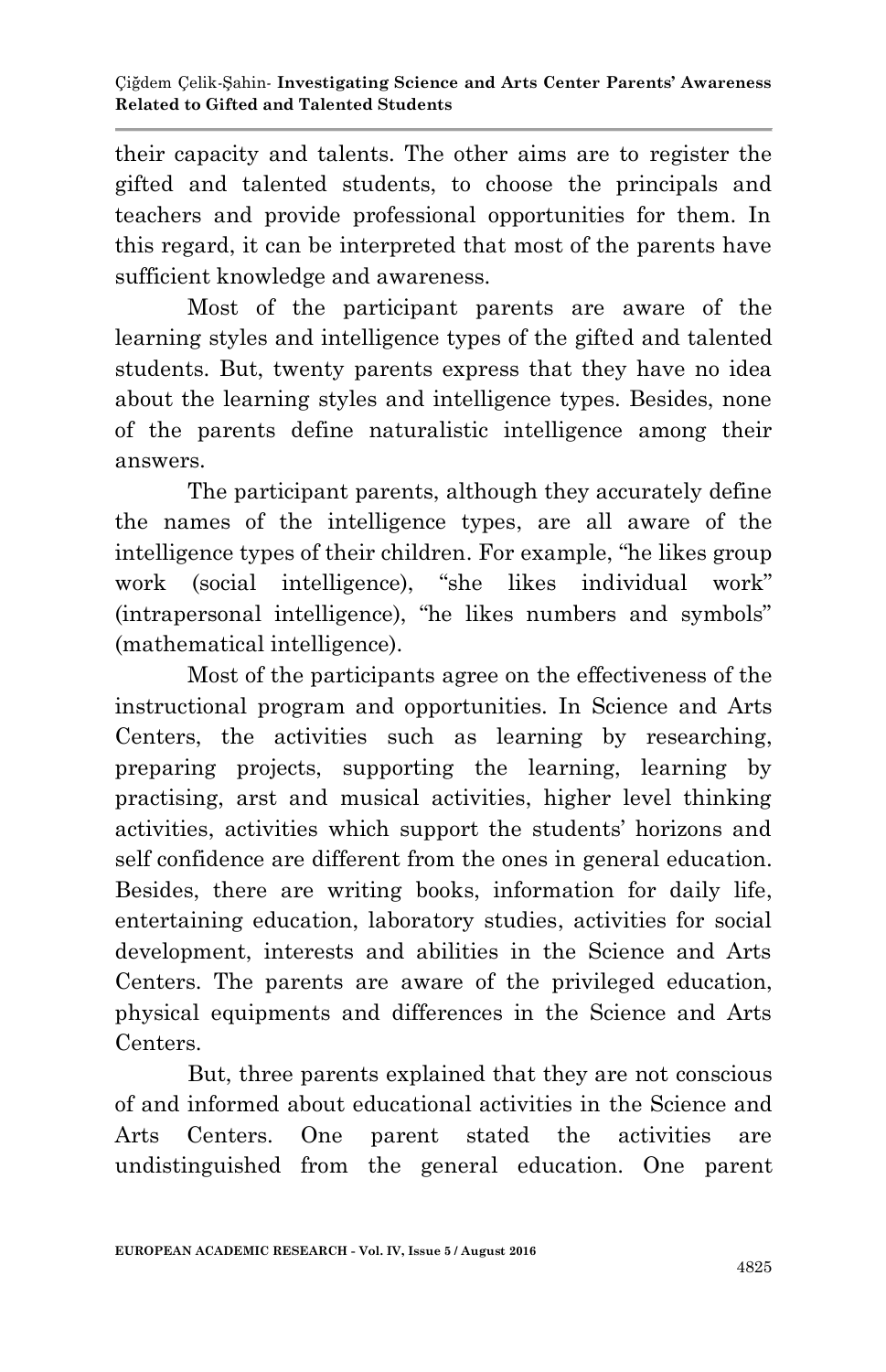expressed the parents need informative seminars or meetings about these centers.

The parents emphasized that there are some needs of the gifted and talented students to be met: getting bored quickly, oversensitiveness, overemotionality, getting a hang-up about little things, ruining himself/herself in vain to find solutions for problems, being considered importance, expectation for attention, exclusion for his/her success, falling into contempt, breakoff phenomenon, motivation level, over self confidence and intimidation. Besides, parents express that the gifted and talented children needs psychological and emotional support for encouragement, gaining self confidence, adaptation, problem solving skills, conflict resolution, internal stress management, being directed correctly, perfectionism, understanding abstract subjects.

The three parents indicated that their gifted and talented child needs psychological support, but they do not know if s/he needs emotional support. 20 parents expressed that their gifted and talented children don"t need any psychological support.

The parents pointed out that they observed the change after their children attend the Science and Arts Centers, these changes are awareness levels, increasing level of interests towards science, arts, creativity, self confidence and happiness. In addition to this, scrutinising, questioning, popularity, increased imagination are among the changing feelings and states.

It has been found out that parents defined the change as having different point of views, increasing knowledge on Maths and Physics, having career plans, relating cause and effect, doing research, higher motivation, self expression skills, humanist thinking, socialising after attending the Science and Arts Centers.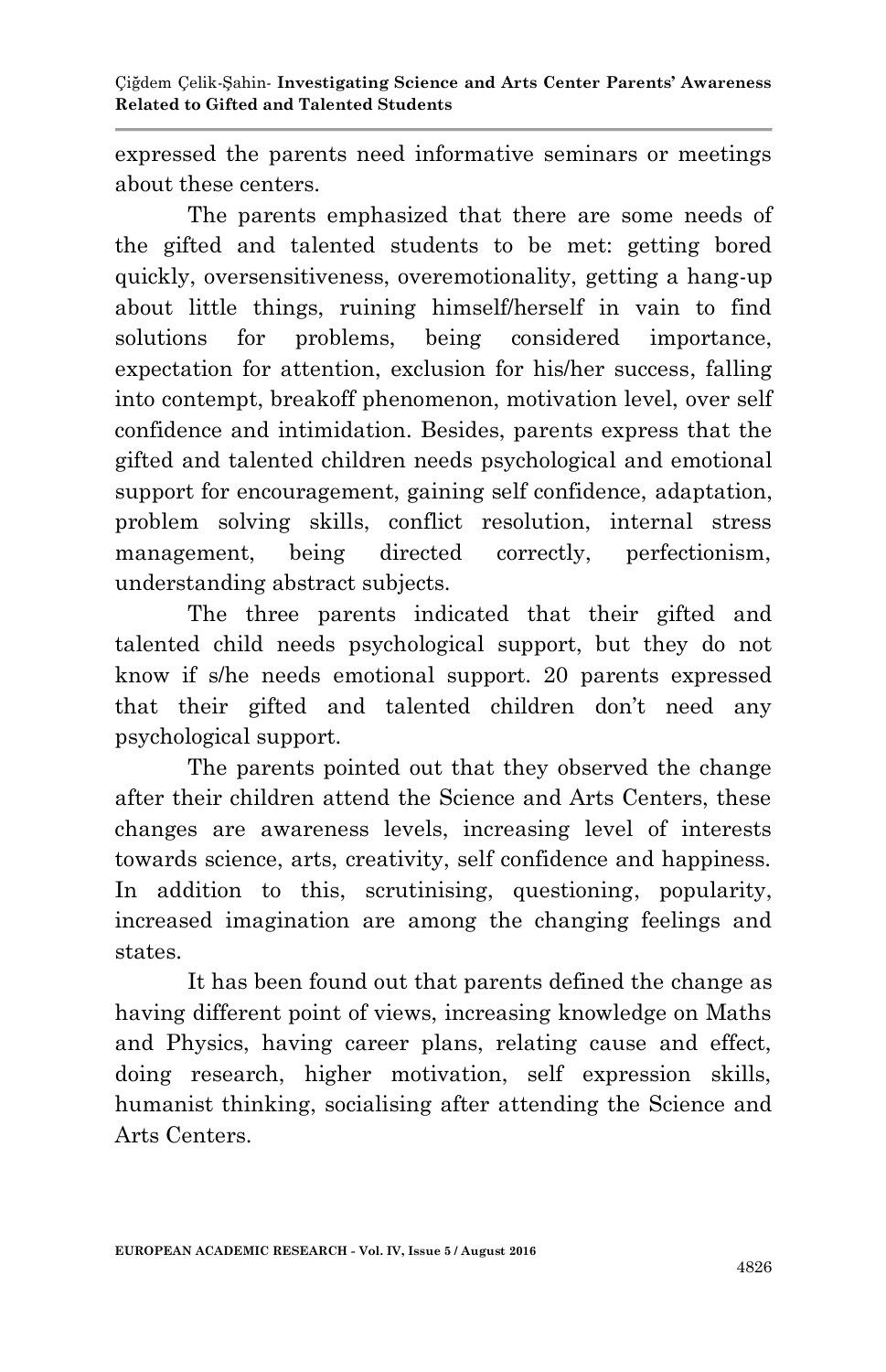In contrast with these results, there are 3 parents who express no change after the Science and Arts Centers and they explained that there occurred decreasing research skills, reading habits and forgetfulness. But the number of parents who have negative opinions about The Science and Arts centers is few, so that, this can be interpreted as positively.

The participant parents in this research explained their expectancy about the attainments after the graduation from the Science and Arts Centers as developed word capacity, writing skills, increased information about history and social events, advanced level of language skills, supplied needs for career orientation and successful time management. Besides, parents added higher sense of wonder, open mindedness and being socially beneficial individuals as expected attainments.

According to the results, the parents of gifted and talented students are having difficulties. Having over confident children, hesitating about the sufficiency of the education, lack of meeting the interests and needs are among the difficulties.

Unable to assess the potentials, the lack of physically equipped schools, the teachers" not going beyond the curriculum, not being able to give convincing replies to the gifted and talented children"s questions caused the parents to experience the difficulties. There was a parent who did not know his needs, and twenty parents explained that they do not have any problems and do not need any support.

# **DISCUSSION, RESULTS AND SUGGESTIONS**

According to the research results, all the parents except two know about the foundation aims of the Science and Arts Centers. The parents have knowledge about the learning styles and intelligence types of their gifted and talented children. The naturalistic intelligence has never been mentioned among the intelligence types, this conclusion may be interpreted as none of the gifted and talented children has this type of intelligence, or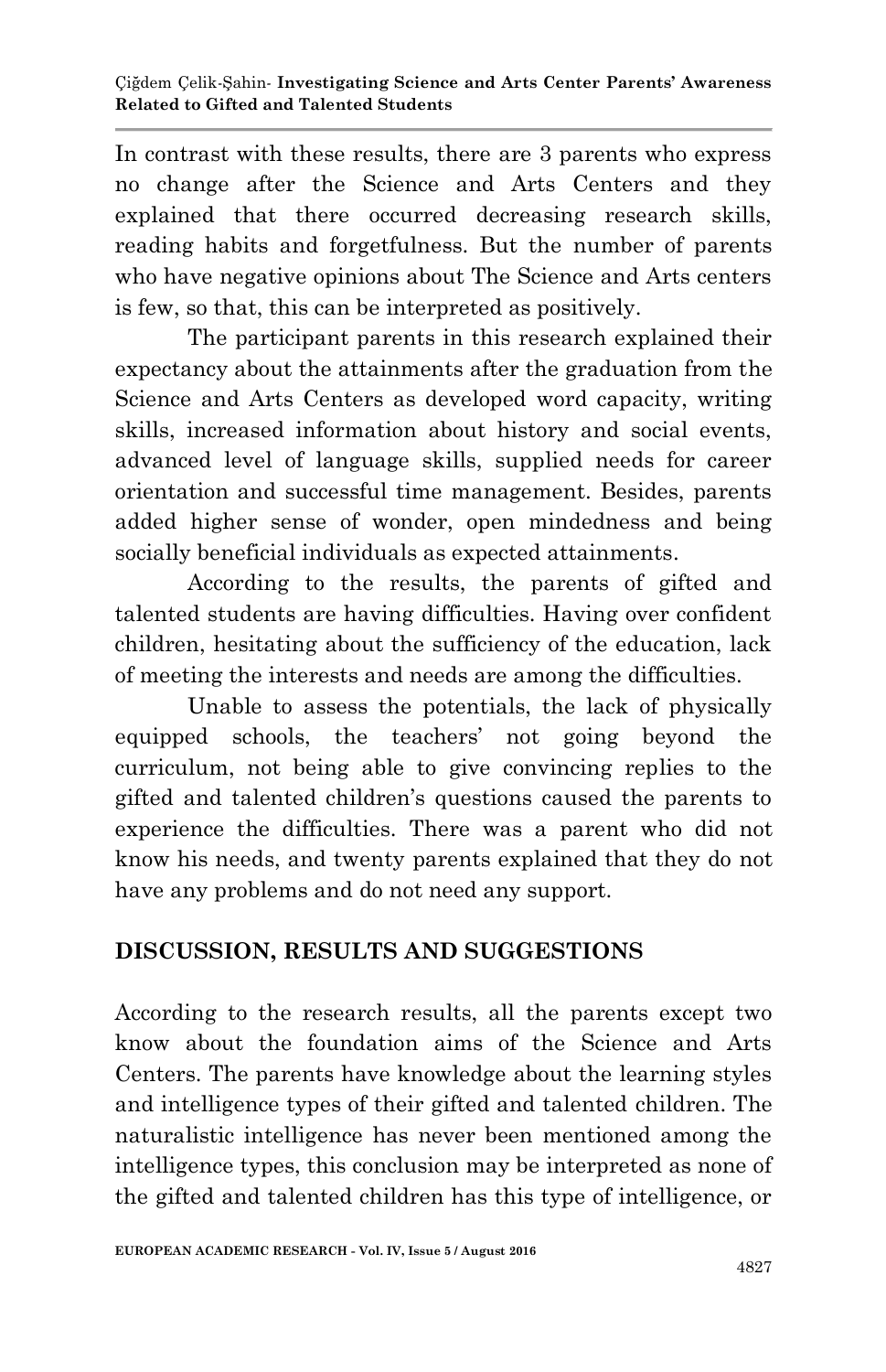the participant parents have no idea of this intelligence type. Among the ninety participant parents, twenty explained that their gifted and talented children don"t need any psychological and emotional support. This result showed that most of the gifted and talented children needed psychological and emotional support (70/90). There are some parents who are unaware of their needs, this result emphasizes there is a lack of trainings or informative seminars on the needs of the gifted and talented children.

The positive opinions were stated about the change that Science and Arts Centers" make on the gifted and talented children, but, three parents stated that they didn"t observe any change. Four parents pointed out some negative changes like decreasing reading and research habits and increasing forgetfulness which led to the need of inspection of the Science and Arts Centers" effectiveness and instructional activities.

Fifteen parents informed that they did not have any idea about the attainments at Science and Arts Centers, at that point, there is a lack of knowledge about instructional objectives, attainments and there is a big need for the informative seminars for the parents of Science and Arts Centers. Twenty parents had no difficulty, the other seventy parents expressed their need for different and important subjects. According to this result, there haven't been formed any platforms for the communication and collaboration among the Counselling Service-Parents-the Science and Arts Center.

Among similar research results, Yıldız (2010) has stated that the Science and Arts Centers contributed at high level to the students" creativity, problem solving, communication skills and effective, permanent learning and served enriched learning environments. But, the same research found out that informing the parents of the Science and Arts Centers are at adequate level unlikely this research. Avcı (2005) emphasized that the awareness level of the parents of the Science and Arts Centers is at sufficient level at the research. Avcı investigated the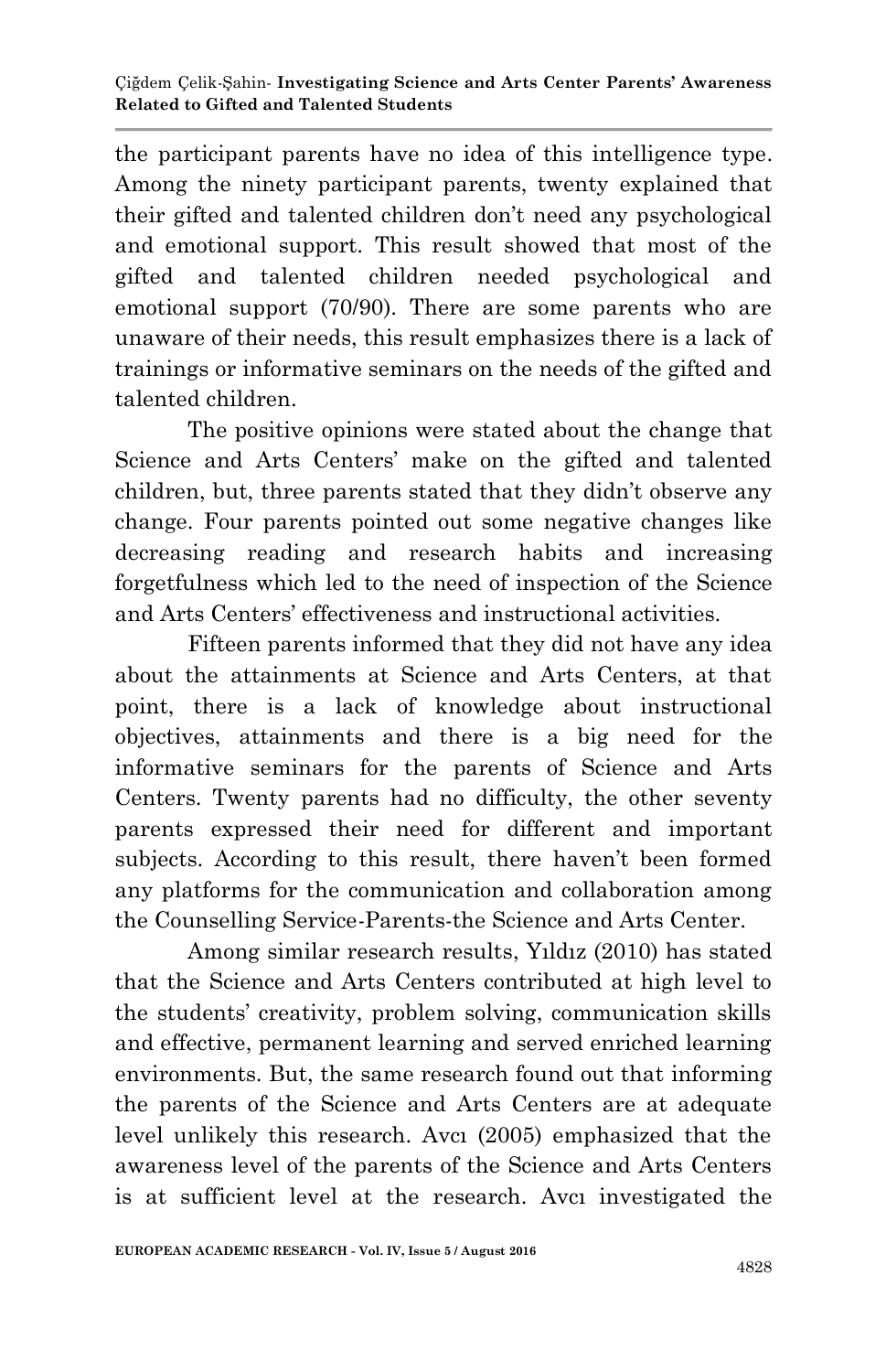awareness level of 2<sup>nd</sup> and 3<sup>rd</sup> class gifted and talented students' parents. Özkan (2009) stated in her research that the Science and Arts Centers were effective organizations at climate and aim dimensions, whereas these centers were not very effective at organization level according to the teachers and principal" opinions. The Science and Arts Centers were effective at aim, process and organization levels, but not effective at climate dimension according to the parents' opinions.

The following suggestions can be offered within the scope of this study:

- The instructive seminars for the Science and Arts Center parents, so that, parents can give the right decisions about their gifted and talented children.
- The research could be made with a larger group of participants.
- Some seminars about construction and operation systems may be organized and educational opportunities might be offered at Science and Arts Centers.
- The units to support the parents of gifted and talented students on problems and difficult times may be founded by the principal.

# **REFERENCES**

- 1. Acar, N. V. **(**2004*). Ne kadar farkındayım: Gestalt terapi* (2. Baskı). Ankara: Babil Yayınevi.
- 2. Akarsu, F., (2004): Üstün Yetenekliler. ġirin, M., R., Kulaksızoğlu A, ve Bilgili A., E., (Ed) *I.Türkiye Üstün Yetenekli Çocuklar Kongresi Makaleler Kitabı* içinde, (127- 154). Çocuk Vakfı Yayınları, Yayın No:64, Istanbul.
- 3. Alkan A (2013). Bilim sanat merkezine (bilsem) giden öğrencilerde velilerinin gördüğü farklılıklar. Middle Eastern & African Journal of Educational Research, 5:23-31.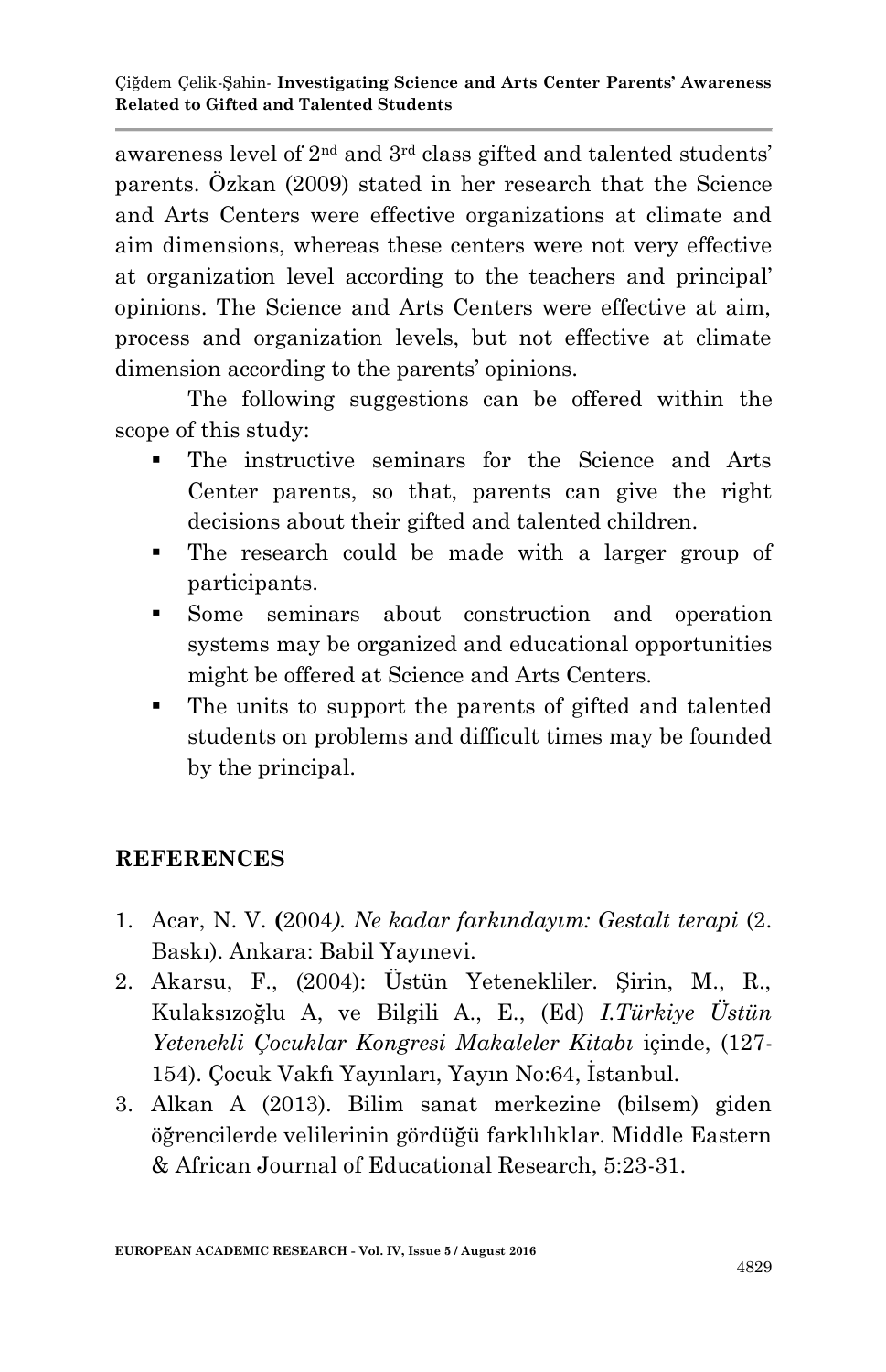- 4. Avcı, A. (2005). Anne *Babaların Üstün Yetenekli Çocuklarının Farkındalıklarına İlişkin Görüşlerinin Incelenmesi.* Yayımlanmamış Yüksek Lisans Tezi, Gazi Üniversitesi Eğitim Bilimleri Enstitüsü, Ankara.
- 5. Cocuk Hakları Sözlesmesi (2004). http://www.cocukhaklari.gov.tr/condocs/mevzuat/cocuk\_hakl ari\_sozlesmesi.pdf adresinden 21/02/2014 tarihinde erişilmiştir.
- 6. Davis, G., Rimm, S., & Siegle, D. (2010). Education of the gifted and talented (6th ed.). New Jersey, NJ: Pearson Education.
- 7. Harris, A. M., & Hemmings, B. C. (2008). Preservice teachers" understanding of and preparedness for gifted and talented education. The Australasian Journal of Gifted Education, 17(1), 5–18.
- 8. Levent, F. (2008). Üstün zekâlı bir çocuğa sahip olmak, Çoluk Çocuk Dergisi, Sayı: 84, Syf: 16-17
- 9. Levent, F. (2011). Üstün yetenekli çocukların hakları. http://ozelmer.beun.edu.tr/wpcontent/uploads/2014/01/12\_UstunYetenekliCocuklarinHakl ari.pdf adresinden 03/03/2012 tarihinde erişilmiştir.
- 10. MEB, (2009): *Özel Eğitim Hizmetleri Yönetmeliği*. http://mevzuat.meb.gov.tr/html/26184\_0.html, 05.04.2011 tarihinde erişilmiştir.
- 11. Miles MB, Huberman AM (1994). An expanded source books qualitative data analysis. (2nd edition). London: SAGE publications.
- 12. Narimani M, Mousazadeh T (2010). A comparison between the metacognitive beliefs of gifted and normal children. Procedia Social Behavioral Sci. 2:1563-1566.
- 13. Özbay Y (2013). Üstün yetenekli çocuklar ve aileleri. T.C. Aile ve Sosyal Politikalar Bakanlığı Aile ve Toplum Hizmetleri Genel Müdürlüğü. From<http://www.aep.gov.tr/wpcontent/uploads/2012/10/Ust